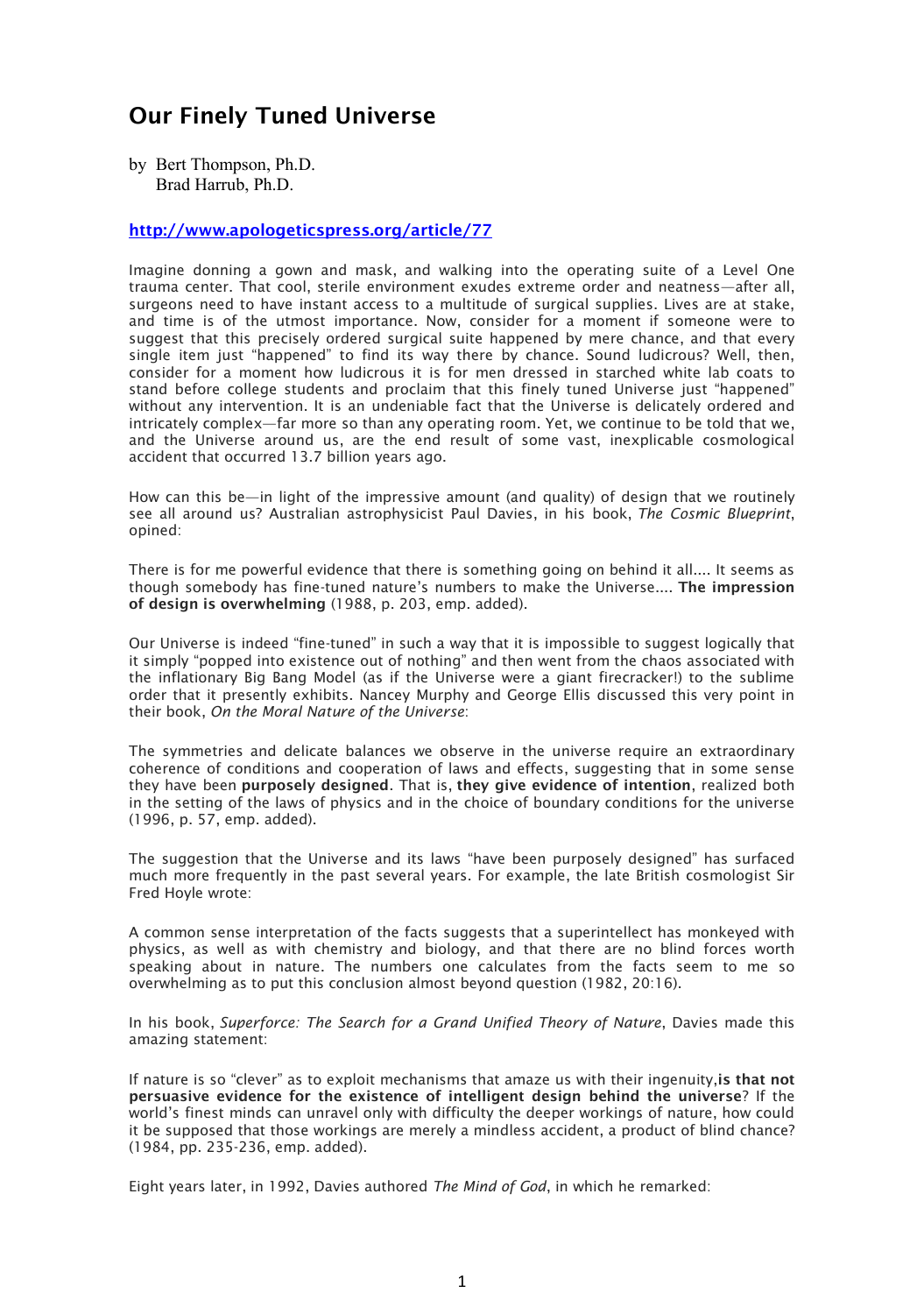I cannot believe that our existence in this universe is a mere quirk of fate, an accident of history, an incidental blip in the great cosmic drama.... Through conscious beings the universe has generated self-awareness. This can be no trivial detail, no minor by-product of mindless, purposeless forces. **We are truly meant to be here** (1992, p. 232, emp. added).

That "we are truly meant to be here" is reminiscent of the statement made by physicist Freeman Dyson of the Princeton Institute for Advanced Study. In his semi-autobiographical book,*Disturbing the Universe*, Dyson stated:

...[T]he universe is an unexpectedly hospitable place for living creatures to make their home in. Being a scientist, trained in the habits of thought and language of the twentieth century rather than the eighteenth, I do not claim that the architecture of the universe proves the existence of God. I claim only that the architecture of the universe is consistent with the hypothesis that mind plays an essential role in its functioning.... **The more I examine the universe and study the details of its architecture, the more evidence I find that the universe in some sense must have known that we were coming** (1979, pp. 250,251, emp. added).

The idea that in some sense the Universe "must have known that we were coming," is the same sentiment expressed by two prominent cosmologists, Frank Tipler and John Barrow, in their 1986 book, *The Anthropic Cosmological Principle*, which discussed the possibility that the Universe seems to have been "tailor-made" for man. Interestingly, a mere eight years after that book was published, Dr. Tipler authored another book, *The Physics of Immortality*, in which he professed:

When I began my career as a cosmologist some twenty years ago, I was a convinced atheist. I never in my wildest dreams imagined that one day I would be writing a book purporting to show that the central claims of Judeo-Christian theology are in fact true, that these claims are straightforward deductions of the laws of physics as we now understand them. I have been forced into these conclusions by the inexorable logic of my own special branch of physics (1994, preface).

In 1995, NASA astronomer John O'Keefe stated in an interview:

We are, by astronomical standards, a pampered, cosseted, cherished group of creatures.... If the Universe had not been made with the most exacting precision we could never have come into existence. It is my view that these circumstances indicate the universe was created for man to live in (as quoted in Heeren, 1995, p. 200).

Then, thirteen years after British molecular biologist Michael Denton published his 1985 book,*Evolution: A Theory in Crisis*, he shocked everyone—especially his evolutionist colleagues—when he published his 1998 tome, *Nature's Destiny,* in which he acknowledged:

Whether one accepts or rejects the design hypothesis...there is no avoiding the conclusion that the world **looks** as if it has been tailored for life; it **appears to have been designed**. All reality **appears** to be a vast, coherent, teleological whole with life and mankind as its purpose and goal (p. 387, emp. in orig.).

Fred Hoyle, in addressing the fine-tuning of the nuclear resonances responsible for the oxygen and carbon synthesis in stars, observed:

I do not believe that any scientist who examined the evidence would fail to draw the inference that **the laws of nuclear physics have been deliberately designed**with regard to the consequences they produce inside stars. If this is so, then my apparently random quirks have become part of a deep-laid scheme. If not, then we are back again at a **monstrous sequence of accidents** (1959, emp. added).

When we (to use Hoyle's words) "examine the evidence," what do we find? Michael J. Murray answered: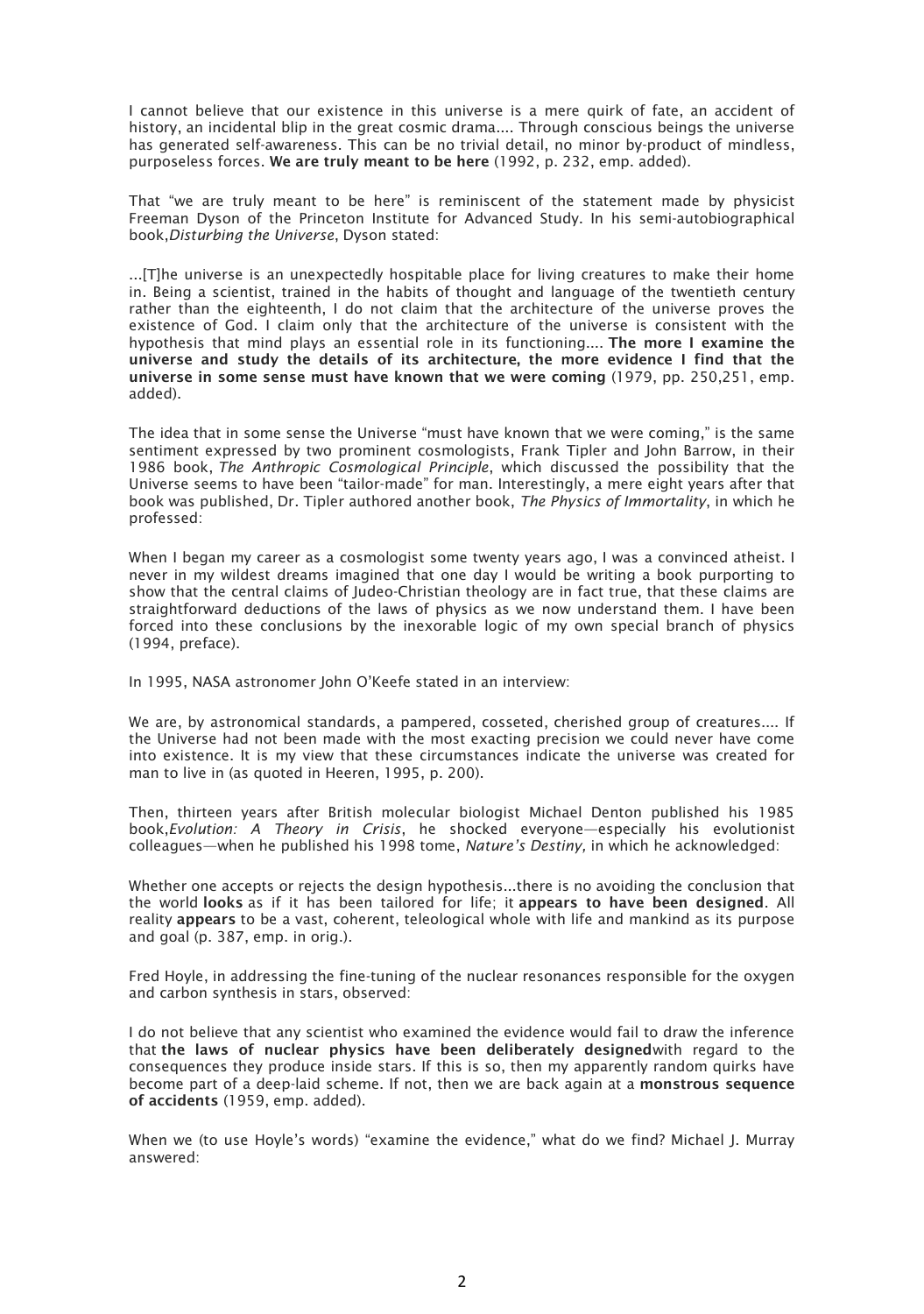Almost **everything about the basic structure of the universe**—for example, the fundamental laws and parameters of physics and the initial distribution of matter and energy—**is balanced on a razor's edge** for life to occur.... Scientists call this extraordinary balancing of the parameters of physics and the initial conditions of the universe the "fine-tuning of the cosmos" (1999, p. 48, emp. added).

But what is the evidence for that "fine-tuning of the cosmos"? Consider just a small sampling of the many pieces of evidence that are available.

Our Universe operates in accordance with exact scientific laws. The precision of the Universe, and the exactness of these laws, allow scientists to launch rockets to the Moon, with the full knowledge that, upon their arrival, they can land within a few feet of their intended target. Such precision and exactness also allow astronomers to predict solar/lunar eclipses years in advance, or to determine when Halley's Comet can be seen once again from the Earth. Science writer Lincoln Barnett observed:

This functional harmony of nature Berkeley, Descartes, and Spinoza attributed to God. Modern physicists who prefer to solve their problems without recourse to God (although this seems to be more difficult all the time) emphasize that nature mysteriously operates on mathematical principles. It is the mathematical orthodoxy of the Universe that enables theorists like Einstein to predict and discover natural laws, simply by the solution of equations (1959, p. 22, parenthetical item in orig.)

While many evolutionists willingly concede complexity—and even order—they are not prepared to concede design because the implication of such a concession would demand a Designer. Is there evidence of **design**? The person who does not believe in a Creator claims no such evidence exists. The individual who acknowledges the existence of that Creator, affirms that it does, and offers the following information in support of such an affirmation.

We live in an incredibly large Universe. While its outer limits have not been measured, it is estimated to be as much as 20 billion light-years in diameter. [A light-year is the distance that light travels in a vacuum in one year at a speed of slightly more than 186,000 miles per second. Distances expressed in light-years express the time that light would take to cross that distance.] There are an estimated one billion galaxies in the Universe (Lawton, 1981), and an estimated 25 **sextillion** stars. The Milky Way galaxy in which we live contains over 100 billion stars, and is so large that even traveling at the speed of light would require 100,000 years to cross its diameter. Light travels approximately 5.88  $\times$  10<sup>12</sup> miles in a single year; in 100,000 years, that would be 5.88 x 10<sup>17</sup> miles, or 588 quadrillion miles just to cross the diameter of a single galaxy. Without doubt, this is a rather impressive Universe.

Yet while the size itself is impressive, the inherent design is even more so. The Sun, which is like a giant nuclear engine, gives off more energy in a single second than mankind has produced since the Creation. It converts eight million tons of matter into energy **every single second**, and has an interior temperature of more than twenty million degrees Celsius (see Lawton, 1981). The Sun also produces radiation, which, in certain amounts, can be deadly to living things. The Earth, however, is located at exactly the correct distance from the Sun to receive the proper amount of heat and radiation to permit life as we know it. We should be grateful that we live so far from the Sun, because the 93 million miles of empty space between the Earth and the Sun help stop the destructive pressure waves produced by the Sun as it converts matter to energy. If the Earth were much closer to the Sun, human life could not survive because of the horrible heat and pressure. If the Earth were moved just 10% closer to the Sun (about 10 million miles), far too much radiation (and heat) would be absorbed. If the Earth were moved just 10% farther from the Sun, too little heat would be absorbed. Either scenario would spell doom for life on the Earth.

Fortunately, creatures living on Earth receive some protection from the Sun's radiation because in one of the layers of the atmosphere (known as the mesosphere—about 12 to 18 miles above the Earth), there is a form of oxygen known as ozone, which filters out most of the ultraviolet rays from the Sun that would be harmful (or fatal) in larger amounts. In addition, the Sun constantly sends out an invisible wind that is composed of protons and electrons. These particles approach the Earth from outer space at an extremely high speed, and could be very dangerous to humans. Fortunately, most of these protons and electrons are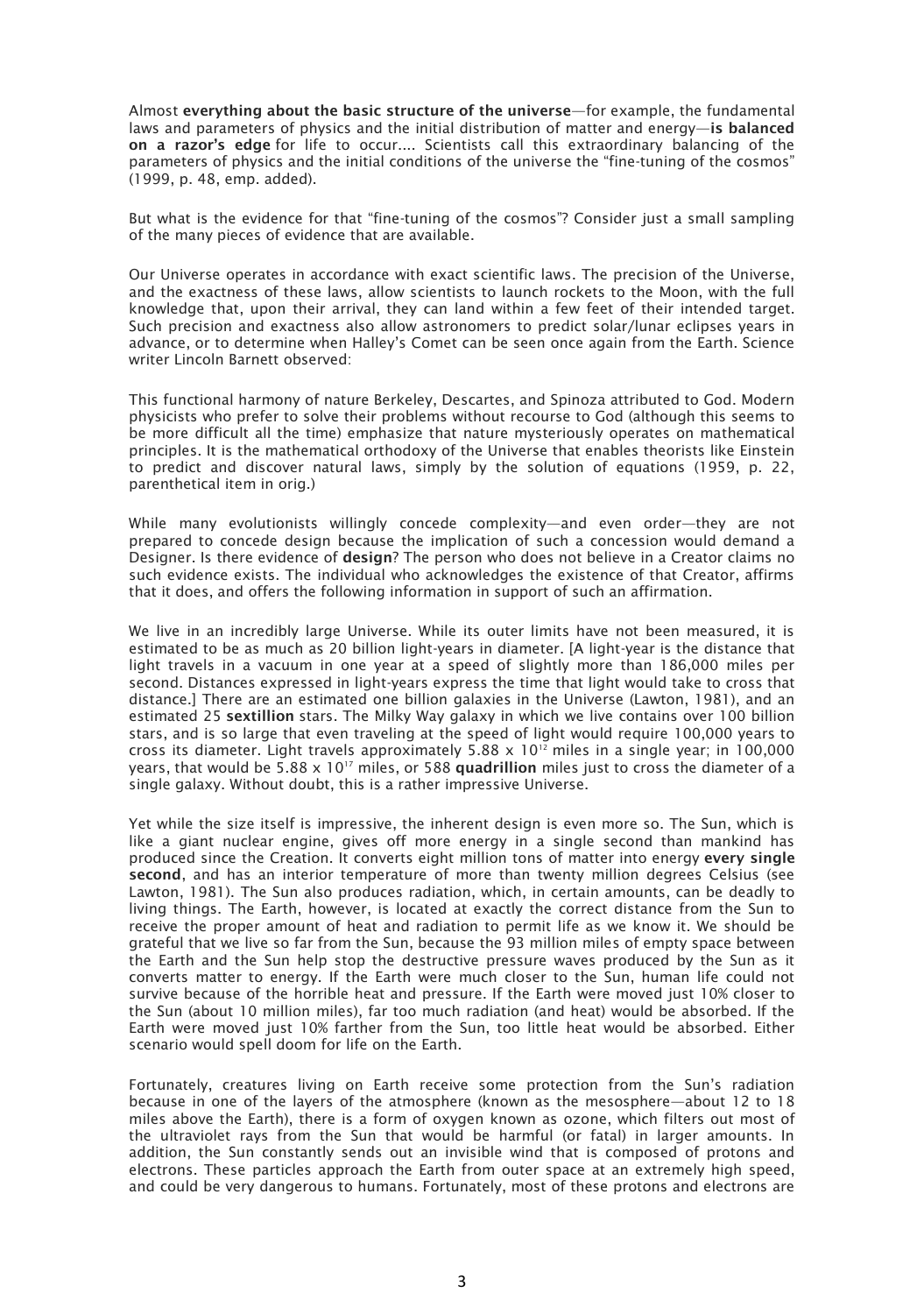reflected back into space because the Earth was created like a giant magnet that pushes away the solar wind and makes life on this planet both possible and comfortable.

The Earth is rotating on its axis at 1,000 miles per hour at the equator, and moving around the Sun at 70,000 miles per hour (approximately 19 miles per second), while the Sun and its solar system are moving through space at 600,000 miles per hour in an orbit so large it would take over 220 million years just to complete a single orbit. This rotation provides periods of light and darkness—a phenomenon necessary for sustaining life as we experience it. If the Earth rotated much faster, fierce cyclones would stir over the Earth like a kitchen food-mixer. If the Earth turned significantly slower, the days and nights would be impossibly hot or cold. Venus, for example, turns only once every 243 days—a fact that accounts in part for daytime temperatures reaching as high as 500 degrees Celsius (water boils at 100° C). The Earth's orbital speed and tilt are "just right." Just by accident? The Earth completes its orbit roughly once every 365.25 days—the time period we designate as a year. This, together with the fact that the Earth is tilted on its axis, allows for what we refer to as seasons.

The Earth's orbit is not a perfect circle, however, but is elliptical. This means that sometimes the Earth is closer to the Sun than at other times. In January, the Earth is closest to the Sun; in July, it is farthest away. When it is closer, the Earth "speeds up" to avoid being pulled into the Sun; when it is farther away, it "slows down," so that it remains in a position in space that is "just right." How does the Earth "know" to do all of this?

Interestingly, as the Earth moves in its orbit around the Sun, it departs from a straight line by only one-ninth of an inch every eighteen miles. If it departed by one-eighth of an inch, we would come so close to the Sun that we would be incinerated; if it departed by one-tenth of an inch, we would find ourselves so far from the Sun that we would all freeze to death (see *Science Digest*, 1981). What would happen if the rotation rate of the Earth were cut in half—or doubled? If it were halved, the seasons would be doubled in their length, which would cause such harsh heat and cold over much of the Earth that it would be difficult, if not impossible, to grow enough food to feed the Earth's population. If the rotation rate were doubled, the length of each season would be halved, and again it would be difficult or impossible to grow enough food to feed the Earth's population.

The Earth is tilted on its axis at exactly 23.5 degrees. If it were not tilted as it is, but instead sat straight up in its orbit around the Sun, there would be no seasons. The tropics would be hotter, and the deserts would get bigger. If the tilt went all the way over to 90 degrees, much of the Earth would switch between very cold winters and very hot summers.

The Earth is poised some 240,000 miles from the Moon. This, too, is just right. The Moon helps control the movement of the oceans (tides). This movement is very beneficial to the Earth, because it provides a cleansing of shorelines, and helps ocean life to prosper. Tides are an important part of ocean currents. Without these currents, the oceans would stagnate, and the animals and plants living in the oceans and seas soon would perish. Our existence as humans depends upon the Moon's tides as they help balance a delicate food chain in nature. If the Moon were moved closer to the Earth by just a fifth, the tides would be so enormous that twice a day they would reach 35-50 feet high over most of the surface of the Earth.

The Earth's oceans are another good example of perfect design. Water covers about 72% of the Earth's surface, which is good because the oceans provide a reservoir of moisture that constantly is evaporating and condensing. Eventually, this causes rain to fall on the Earth. It is a well-known fact that water heats and cools at a much slower rate than a solid land mass, which explains why desert regions can be blistering hot in the daytime and freezing cold at night. Water, however, holds its temperature longer, and provides a sort of natural heating/air-conditioning system for the land areas of the Earth. The Earth's annual average temperature (56°F; 13.3°C) is closely maintained by the great reservoir of heat contained within the waters of the oceans. Temperature extremes would be much more erratic than they are, were it not for the fact that approximately three-fourths of the Earth is covered with water. In addition, humans and animals inhale oxygen and exhale carbon dioxide. On the other hand, plants take in carbon dioxide and give off oxygen. We depend upon the world of botany for our oxygen supply, yet we often fail to realize that approximately 90% of our oxygen comes from microscopic plants in the seas (Asimov, 1975, 2:116). If our oceans were appreciably smaller, we soon would be out of air to breathe.